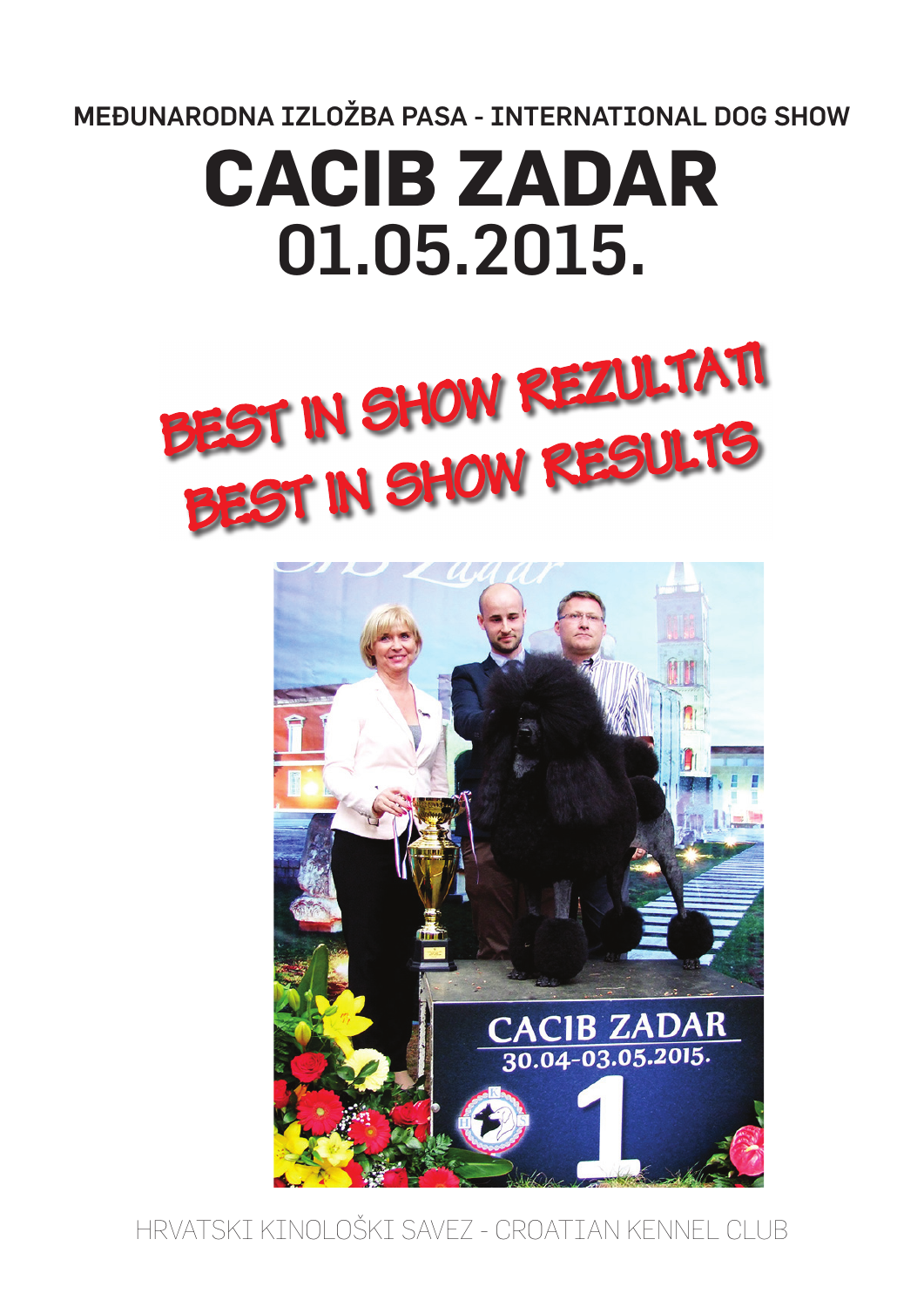# **JUNIOR HANDLING – MLAĐA SKUPINA sudac/judge: LEIF HERMAN WILBERG (N)**

| 1. MJESTO / PLACE:        | LAURA IVANČIĆ (HR)         |
|---------------------------|----------------------------|
| 2. MJESTO / PLACE:        | ANASTASIA KRAPIVINA (RUS)  |
| <b>3. MJESTO / PLACE:</b> | <b>MAURA MRDULJAŠ (HR)</b> |
| 4. MJESTO / PLACE:        | IRA FIKE (HR)              |
| <b>5.</b> MJESTO / PLACE: | <b>ANA GAJZER (SLO)</b>    |

# **JUNIOR HANDLING – STARIJA SKUPINA**

| sudac/judge: LEIF HERMAN WILBERG (N)<br>1. MJESTO / PLACE: CARLA IVANČIĆ (HR) |                             |
|-------------------------------------------------------------------------------|-----------------------------|
| 2. MJESTO / PLACE:                                                            | <b>LUCA VAN MOURIK (NL)</b> |
| 3. MJESTO / PLACE:                                                            | <b>LISANNE BAKKER (NL)</b>  |
| 4. MJESTO / PLACE:                                                            | <b>LARA VUKOVIĆ (HR)</b>    |
| <b>5. MJESTO / PLACE:</b>                                                     | <b>JOSIP REŽIĆ (HR)</b>     |

# **NAJLJEPŠI PAROVI - THE BEST COUPLES sudac/judge: MIJO FURY (HR)**

# **1.** *Pasmina / Breed:* ENGLISH SETTER 817 FAIRRAY UNOBTAINABLE UTOPIA 821 FAIRRAY TEQUILA

**2.** *Pasmina / Breed:* BASENJI

694 ITURY PUZZLE BUSY BEE

- 702 BUPE ITAPUCA
- **3.** *Pasmina / Breed:* TORNJAK
	- 549 TORNADO
	- 561 KONTESA HRVATSKA DIKA

# **NAJLJEPŠA UZGOJNA SKUPINA - THE BEST BREEDING GROUP sudac/judge: FRANK KANE (GB)**

**1.** *Pasmina / Breed:* **NEWFOUNDLAND**  *Kataloški brojevi / Catalog No: 534, 539, 540 Uzgajivač / Breeder:* NERETUM TRIBE

**2.** *Pasmina / Breed:* WEIMARANER *Kataloški brojevi / Catalog No: 799, 801, 803, 804 Uzgajivač / Breeder:* DIANA'S ARGENTUM

 *Kataloški brojevi / Catalog No: 907, 910, 912 Uzgajivač / Breeder:* ADAMANT'S

**3.** *Pasmina / Breed:* ENGLISH SPRINGER SPANIEL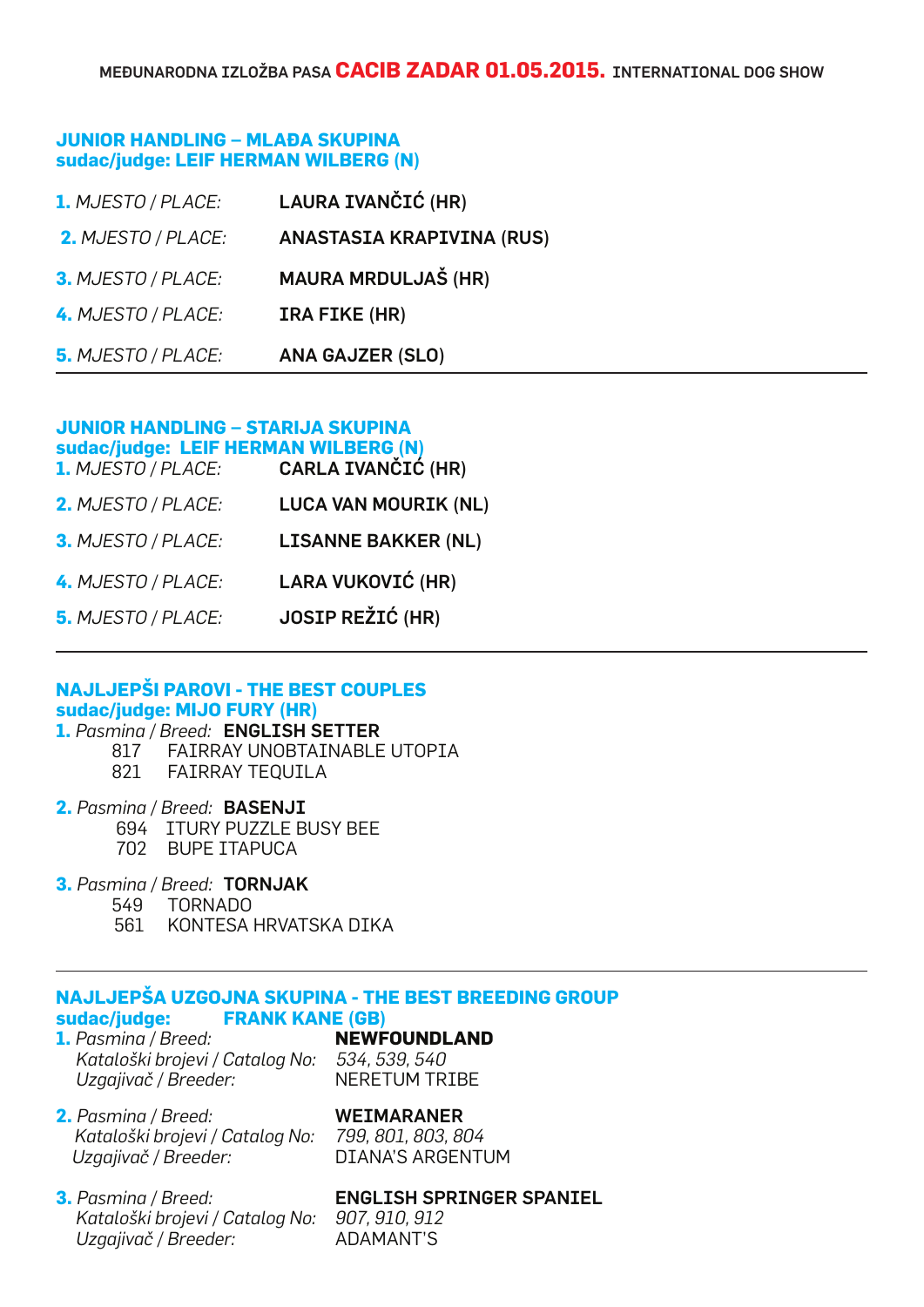# **NAJLJEPŠE ŠTENE IZLOŽBENOG DANA / THE BEST BABY OF THE SHOW DAY** Sudac / Judge: **ROBERTO VELEZ PICO (PR)**

#### **1. MJESTO / 1. PLACE**

| Pasmina / Breed:             | SIBIRSKI HASKI / SIBERIAN HUSKY |
|------------------------------|---------------------------------|
| Ime psa / Name of the dog:   | BLAZE OF GLORY VASSILY INU      |
| Kataloški broj / Catalog No: | 753                             |
| Vlasnik / Owner:             | SRIĆA-ŽIC NIKOLA (HR)           |

#### **2. MJESTO / 2. PLACE**

| Pasmina / Breed:             | TIBETSKI TERIJER / TIBETAN TERRIER |
|------------------------------|------------------------------------|
| Ime psa / Name of the dog:   | ATMAJITA'S AVI                     |
| Kataloški broj / Catalog No: | 58                                 |
| Vlasnik / Owner:             | PERINČIĆ ŠULJIĆ MORENA (HR)        |

#### **3. MJESTO / 3. PLACE**

| Pasmina / Breed:             | ŠKOTSKI TERIJER / SCOTTISH TERRIER |
|------------------------------|------------------------------------|
| Ime psa / Name of the dog:   | MOVEABLE FEAST PR                  |
| Kataloški broj / Catalog No: | 605                                |
| Vlasnik / Owner:             | SIDORENKO INA (LT)                 |

# **NAJLJEPŠI NAJMLAĐI PAS IZLOŽBENOG DANA / THE BEST PUPPY OF THE SHOW DAY** Sudac / Judge: **TOMO PAVIĆ (HR)**

#### **1. MJESTO / 1. PLACE**

| Pasmina / Breed:             | NORVIČ TERIJER / NORWICH TERRIER |
|------------------------------|----------------------------------|
| Ime psa / Name of the dog:   | PORRIGITO JAIPONGAN              |
| Kataloški broj / Catalog No: | 114                              |
| Vlasnik / Owner:             | ROBIĆ NIKOLA (HR)                |

#### **2. MJESTO / 2. PLACE**

| Pasmina / Breed:             | TIBETSKI TERIJER / TIBETAN TERRIER    |
|------------------------------|---------------------------------------|
| Ime psa / Name of the dog:   | TI LA SHU A MAGIC MILLION DOLLAR BABY |
| Kataloški broj / Catalog No: | 60                                    |
| Vlasnik / Owner:             | RAUHUT SABINE & KATJA (D)             |

#### **3. MJESTO / 3. PLACE**

| Pasmina / Breed:             | NJEMAČKA DOGA / GREAT DANE |
|------------------------------|----------------------------|
| Ime psa / Name of the dog:   | NIKOLA SANCTUS ROCHUS      |
| Kataloški broj / Catalog No: | 509                        |
| Vlasnik / Owner:             | LJUBIČIĆ LUKA (HR)         |

#### **NAJLJEPŠI VETERAN IZLOŽBENOG DANA / THE BEST VETERAN OF THE SHOW DAY** Sudac / Judge: **HANS ERHARD GRÜTTNER (D)**

#### **1. MJESTO / 1. PLACE**

| Pasmina / Breed:             | PUDL VELIKI / STANDARD POODLE |
|------------------------------|-------------------------------|
| Ime psa / Name of the dog:   | JUNE AUS DEM HAUSE GRYFFINDOR |
| Kataloški broj / Catalog No: | 635                           |
| Vlasnik / Owner:             | PAJAN CLAUDIA (A)             |

**2. MJESTO / 2. PLACE**

| Pasmina / Breed:             | PEKINEZER / PEKINGESE    |
|------------------------------|--------------------------|
| Ime psa / Name of the dog:   | EL'MAMBEE'S LITTLE PEARL |
| Kataloški broj / Catalog No: | 221                      |
| Vlasnik / Owner:             | FRYDKJAER RIT (DK)       |

| Pasmina / Breed:             | IRSKI SETER / IRISH RED SETTER |
|------------------------------|--------------------------------|
| Ime psa / Name of the dog:   | ARRGENTUM OF HUNTER'S ENIGMA   |
| Kataloški broj / Catalog No: | 828                            |
| Vlasnik / Owner:             | DIMIĆ PETRA (HR)               |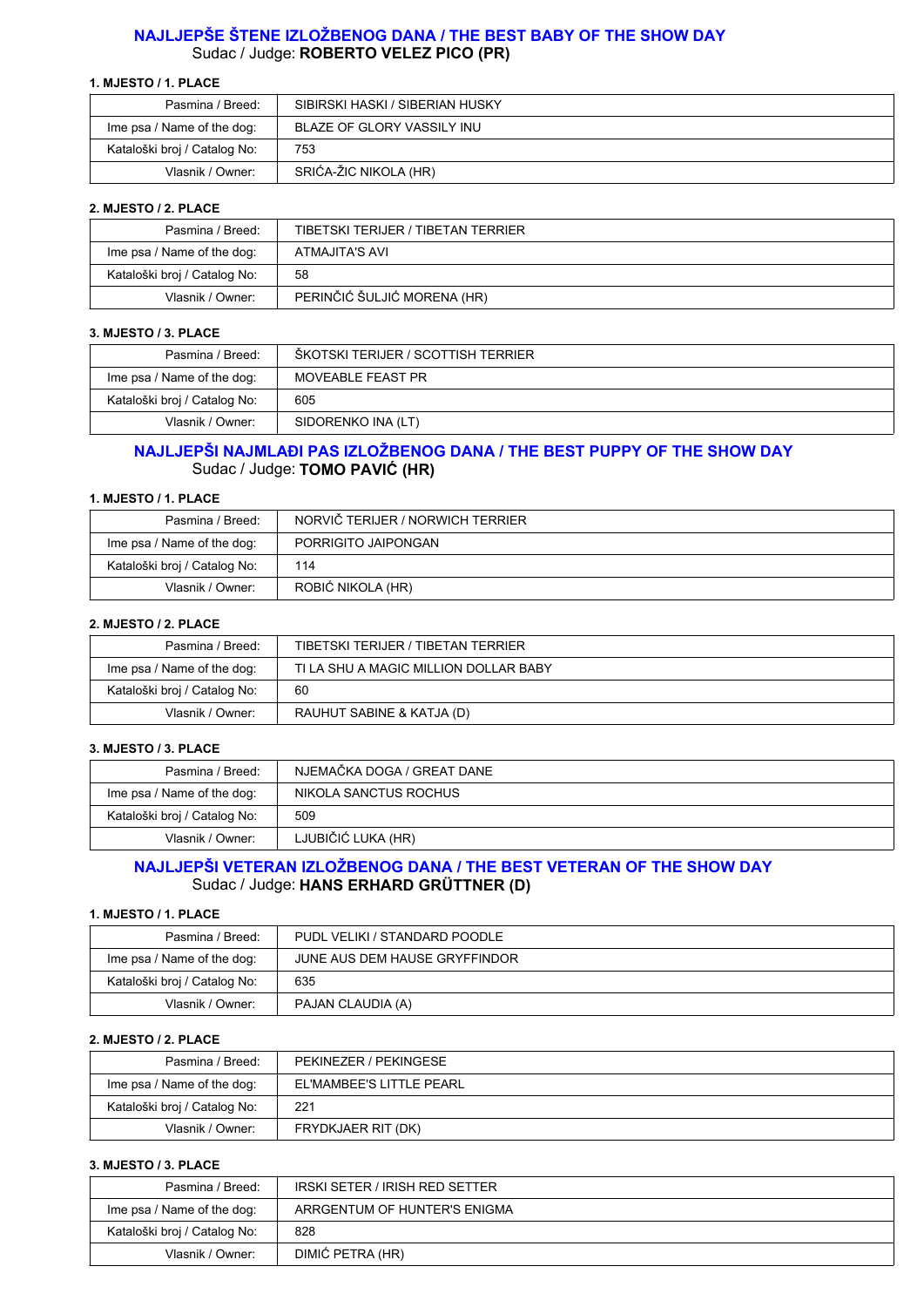# **NAJLJEPŠI LOVNI RADNI PAS IZLOŽBE / THE BEST HUNTING DOG - WORKING CLASS** Sudac / Judge: **LUIS PINTO TEIXEIRA (P)**

#### **1. MJESTO / 1. PLACE**

| Pasmina / Breed:             | RAVNODLAKI RETRIVER / FLAT COATED RETRIEVER |
|------------------------------|---------------------------------------------|
| Ime psa / Name of the dog:   | NEED FOR SPEED BLACK BRIANTA                |
| Kataloški broj / Catalog No: | 834                                         |
| Vlasnik / Owner:             | MURRI SIMONETTA (I)                         |

#### **2. MJESTO / 2. PLACE**

| Pasmina / Breed:             | NJEMAČKI PTIČAR KRATKE DLAKE / GERMAN SHORT H.POINTING DOG |
|------------------------------|------------------------------------------------------------|
| Ime psa / Name of the dog:   | <b>BINGO</b>                                               |
| Kataloški broj / Catalog No: | 792                                                        |
| Vlasnik / Owner:             | STOJKOVSKI-BATEL IVAN (HR)                                 |

#### **3. MJESTO / 3. PLACE**

| Pasmina / Breed:             | JAZAVČAR PATULJASTI KRATKODL. / DACHSHUND MINIATURE SMOOTH |
|------------------------------|------------------------------------------------------------|
| Ime psa / Name of the dog:   | NORDEN LIHT JEOZE                                          |
| Kataloški broj / Catalog No: | 775                                                        |
| Vlasnik / Owner:             | VUKUŠIĆ JULIJA (HR)                                        |

# **NAJLJEPŠI MLADI PAS IZLOŽBENOG DANA / THE JUNIOR BEST IN SHOW** Sudac / Judge: **RAFAEL DE SANTIAGO (PR)**

#### **1. MJESTO / 1. PLACE**

| Pasmina / Breed:             | <b>BULMASTIF / BULLMASTIFF</b>       |
|------------------------------|--------------------------------------|
| Ime psa / Name of the dog:   | ANGEL'S PHOENIX THE DEVIL'S ADVOCATE |
| Kataloški broj / Catalog No: | 389                                  |
| Vlasnik / Owner:             | PAVESI FRANCESCA (I)                 |

#### **2. MJESTO / 2. PLACE**

| Pasmina / Breed:             | MALI BASET GRIFON - VENDEEN / PETIT BASSET GRIFFON VENDEEN |
|------------------------------|------------------------------------------------------------|
| Ime psa / Name of the dog:   | BLACK MAJESTY GIVES U GOOSE BUMPS                          |
| Kataloški broj / Catalog No: | 661                                                        |
| Vlasnik / Owner:             | RAIČ IVA (HR)                                              |

#### **3. MJESTO / 3. PLACE**

| Pasmina / Breed:             | ŠVICARSKI BIJELI OVČAR / WHITE SWISS SHEPERD DOG |
|------------------------------|--------------------------------------------------|
| Ime psa / Name of the dog:   | FULL MOON OF ICE WINE                            |
| Kataloški broj / Catalog No: | 234                                              |
| Vlasnik / Owner:             | TOTH ANGELA (H)                                  |

#### **FCI GRUPA 1 / FCI GROUP 1** Sudac / Judge: **LEIF HERMAN WILBERG (N)**

#### **1. MJESTO / 1. PLACE**

| Pasmina / Breed:             | STAROENGLESKI OVČAR / OLD ENGLISH SHEEPDOG-BOBTAIL |
|------------------------------|----------------------------------------------------|
| Ime psa / Name of the dog:   | BOTTOM SHAKER SO EASY TO LOVE                      |
| Kataloški broj / Catalog No: | 341                                                |
| Vlasnik / Owner:             | KOROKNAI JOZSEF (H)                                |

#### **2. MJESTO / 2. PLACE**

| Pasmina / Breed:             | AUSTRALSKI OVČARSKI PAS / AUSTRALIAN SHEPHERD DOG |
|------------------------------|---------------------------------------------------|
| Ime psa / Name of the dog:   | <b>HARMONY HILL'S SPECIAL EDITION</b>             |
| Kataloški broj / Catalog No: | 401                                               |
| Vlasnik / Owner:             | HARANT ANDREA (D)                                 |

| Pasmina / Breed:             | ŠVICARSKI BIJELI OVČAR / WHITE SWISS SHEPERD DOG |
|------------------------------|--------------------------------------------------|
| Ime psa / Name of the dog:   | DOUX OF ICE WINE                                 |
| Kataloški broj / Catalog No: | 231                                              |
| Vlasnik / Owner:             | MAGYAR KATA (H)                                  |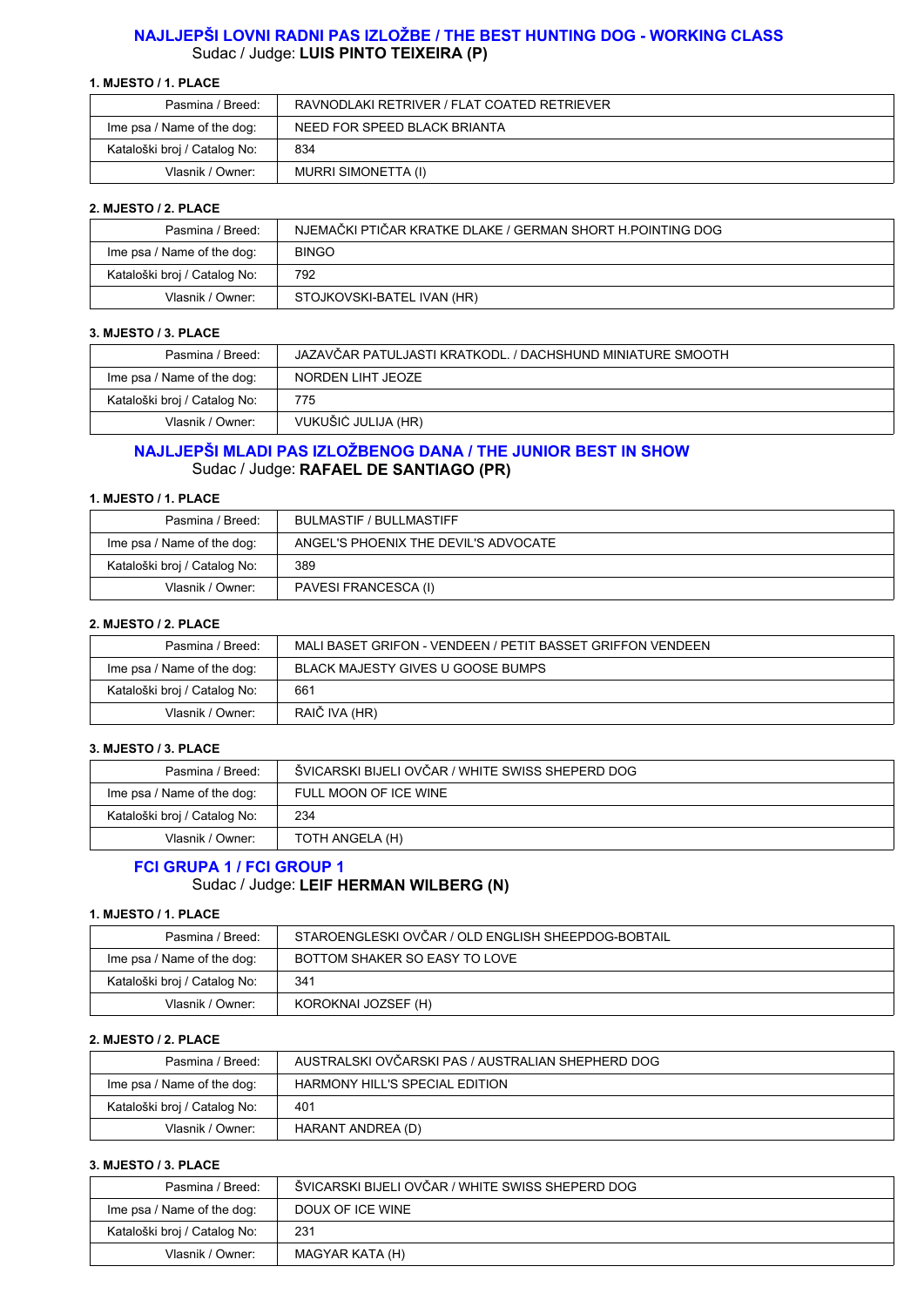# **FCI GRUPA 2 / FCI GROUP 2** Sudac / Judge: **TOMO PAVIĆ (HR)**

#### **1. MJESTO / 1. PLACE**

| Pasmina / Breed:             | PATULJASTI ŠNAUCER / MINIATURE SCHNAUZER |
|------------------------------|------------------------------------------|
| Ime psa / Name of the dog:   | DREAMKISS ELITE                          |
| Kataloški broj / Catalog No: | 482                                      |
| Vlasnik / Owner:             | AFANASIEVA N. (H)                        |

#### **2. MJESTO / 2. PLACE**

| Pasmina / Breed:             | ŠAR-PEI / SHAR-PEI             |
|------------------------------|--------------------------------|
| Ime psa / Name of the dog:   | PEIDAY ROBINSON STEEL MAGNOLIA |
| Kataloški broj / Catalog No: | 375                            |
| Vlasnik / Owner:             | LLOBET BLAI (ESP)              |

#### **3. MJESTO / 3. PLACE**

| Pasmina / Breed:             | DOBERMAN / DOBERMANN         |
|------------------------------|------------------------------|
| Ime psa / Name of the dog:   | LEGRANT LAND FARRA FARAH     |
| Kataloški broj / Catalog No: | 461                          |
| Vlasnik / Owner:             | ŠAVALGINI INNA & JURIJ (LAT) |

#### **FCI GRUPA 3 / FCI GROUP 3** Sudac / Judge: **LUIS PINTO TEIXEIRA (P)**

#### **1. MJESTO / 1. PLACE**

| Pasmina / Breed:             | LAKELAND TERIJER / LAKELAND TERRIER |
|------------------------------|-------------------------------------|
| Ime psa / Name of the dog:   | AIOLA VD SCHONEN BERGEN             |
| Kataloški broj / Catalog No: | 104                                 |
| Vlasnik / Owner:             | SCHONEBERG FRIEDRICH WILHELM (D)    |

#### **2. MJESTO / 2. PLACE**

| Pasmina / Breed:             | AMERIČKI STAFORDSKI TERIJER / AMERICAN STAFFORDSHIRE TERRIER |
|------------------------------|--------------------------------------------------------------|
| Ime psa / Name of the dog:   | BODEWITA MY AMERICAN DREAM                                   |
| Kataloški broj / Catalog No: | 587                                                          |
| Vlasnik / Owner:             | <b>DERMEK BORIS (HR)</b>                                     |

#### **3. MJESTO / 3. PLACE**

| Pasmina / Breed:             | ZAPADNOŠKOTSKI BIJELI TERIJER / WEST HIGHLAND WHITE TERRIER |
|------------------------------|-------------------------------------------------------------|
| Ime psa / Name of the dog:   | ASTRAGUS ROKSI PIE                                          |
| Kataloški broj / Catalog No: | 128                                                         |
| Vlasnik / Owner:             | SOLYANIK YULIA (RUS)                                        |

#### **FCI GRUPA 4 / FCI GROUP 4** Sudac / Judge: **MARIJAN ČIŽMEŠIJA (HR)**

#### **1. MJESTO / 1. PLACE**

| Pasmina / Breed:             | JAZAVČAR KRATKODLAKI / DACHSHUND STANDARD SMOOT-HAIRE |
|------------------------------|-------------------------------------------------------|
| Ime psa / Name of the dog:   | AIDANTE ANOTHER ROUND OF APPLAUSE                     |
| Kataloški broj / Catalog No: | 784                                                   |
| Vlasnik / Owner:             | LUČIN ANTE (HR)                                       |

#### **2. MJESTO / 2. PLACE**

| Pasmina / Breed:             | JAZAVČAR PATULJASTI KRATKODL. / DACHSHUND MINIATURE SMOOTH |
|------------------------------|------------------------------------------------------------|
| Ime psa / Name of the dog:   | SWISSKING RENDEZ VOUS                                      |
| Kataloški broj / Catalog No: | 774                                                        |
| Vlasnik / Owner:             | MEIER P.P. (NL)                                            |

| Pasmina / Breed:             | JAZAVČAR OŠTRODLAKI / DACHSHUND STANDARD WIRE-HAIRED |
|------------------------------|------------------------------------------------------|
| Ime psa / Name of the dog:   | TREIS PINHEIROS MR. MONTY                            |
| Kataloški broj / Catalog No: | 786                                                  |
| Vlasnik / Owner:             | BERKHOUT FALKNER SOPHIA (NL)                         |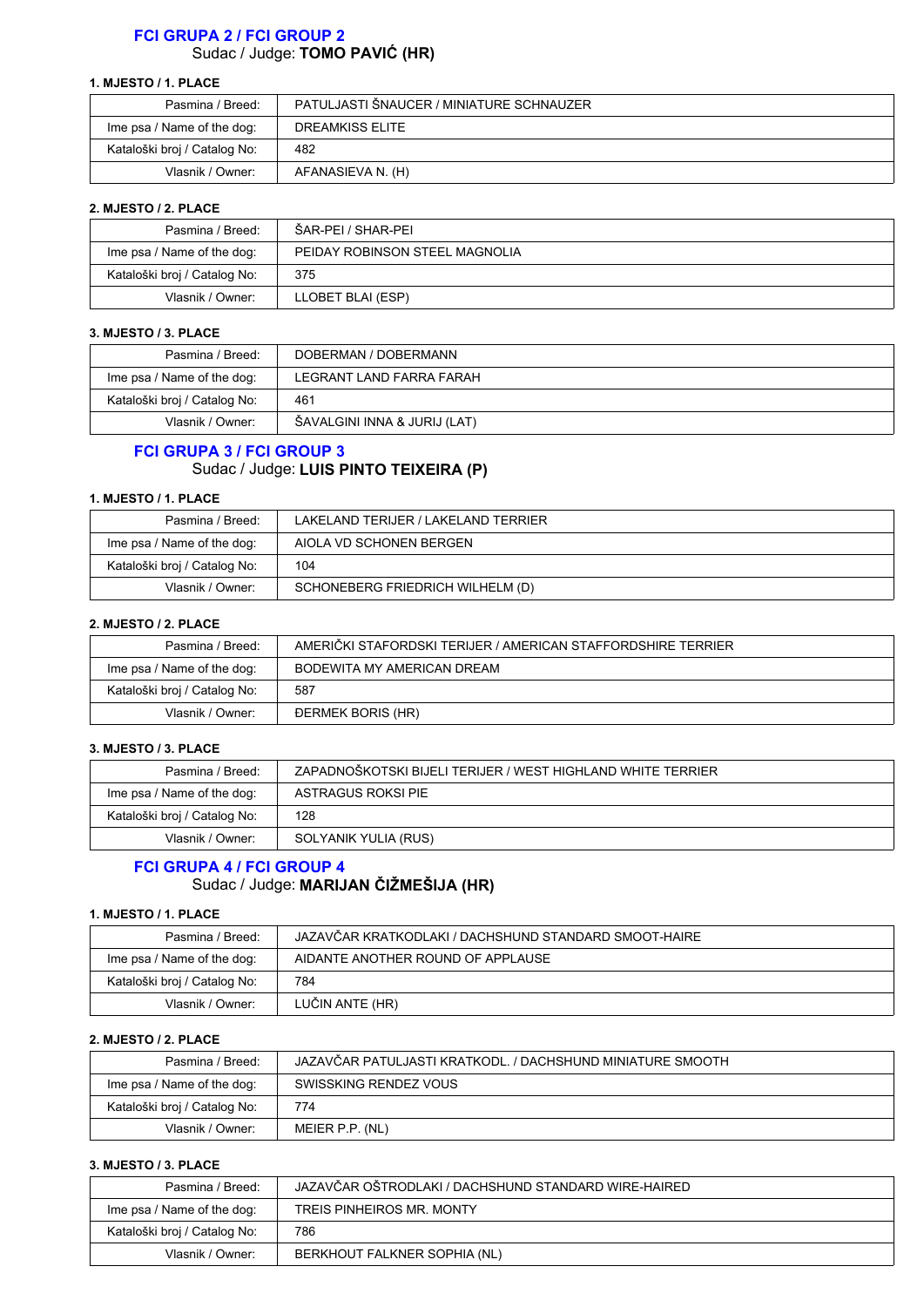# **FCI GRUPA 5 / FCI GROUP 5** Sudac / Judge: **ROBERTO VELEZ PICO (PR)**

#### **1. MJESTO / 1. PLACE**

| Pasmina / Breed:             | AMERIČKA AKITA / AMERICAN AKITA |
|------------------------------|---------------------------------|
| Ime psa / Name of the dog:   | <b>REDWITCH BORN THIS WAY</b>   |
| Kataloški broj / Catalog No: | 744                             |
| Vlasnik / Owner:             | NIKITINA IVIN (RUS)             |

#### **2. MJESTO / 2. PLACE**

| Pasmina / Breed:             | SIBIRSKI HASKI / SIBERIAN HUSKY |
|------------------------------|---------------------------------|
| Ime psa / Name of the dog:   | <b>ICILY'S DIAMOND DOLL</b>     |
| Kataloški broj / Catalog No: | 765                             |
| Vlasnik / Owner:             | VRETENIČIĆ MIODRAG & SANJA (CG) |

#### **3. MJESTO / 3. PLACE**

| Pasmina / Breed:             | SHIBA / SHIBA               |
|------------------------------|-----------------------------|
| Ime psa / Name of the dog:   | <b>VORMUND KATE WINSLET</b> |
| Kataloški broj / Catalog No: | 726                         |
| Vlasnik / Owner:             | DHONDT-BRISSON FREDDY (BE)  |

#### **FCI GRUPA 6 / FCI GROUP 6** Sudac / Judge: **MIJO FURY (HR)**

#### **1. MJESTO / 1. PLACE**

| Pasmina / Breed:             | DALMATINSKI PAS / DALMATIAN |
|------------------------------|-----------------------------|
| Ime psa / Name of the dog:   | DALMINO OZONE LAYER         |
| Kataloški broj / Catalog No: | 666                         |
| Vlasnik / Owner:             | HALPER DRAŽIĆ ŽELJKA (HR)   |

#### **2. MJESTO / 2. PLACE**

| Pasmina / Breed:             | MALI BASET GRIFON - VENDEEN / PETIT BASSET GRIFFON VENDEEN |
|------------------------------|------------------------------------------------------------|
| Ime psa / Name of the dog:   | AROUND SPECIAL EFFECTS                                     |
| Kataloški broj / Catalog No: | 660                                                        |
| Vlasnik / Owner:             | EHLIN BO & MAUD (S)                                        |

#### **3. MJESTO / 3. PLACE**

| Pasmina / Breed:             | RODEZIJSKI RIĐBEK / RHODESIAN RIDGEBACK |
|------------------------------|-----------------------------------------|
| Ime psa / Name of the dog:   | UMLANI BHEKABANTU BADRANI BAHA          |
| Kataloški broj / Catalog No: | 680                                     |
| Vlasnik / Owner:             | <b>BOSSARD PETRA &amp; MICHAEL (CH)</b> |

### **FCI GRUPA 7 / FCI GROUP 7** Sudac / Judge: **DOROTA WITKOWSKA (PL)**

#### **1. MJESTO / 1. PLACE**

| Pasmina / Breed:             | POINTER / ENGLISH POINTER      |
|------------------------------|--------------------------------|
| Ime psa / Name of the dog:   | WEIMPOINT NO STRINGS ATTACHED  |
| Kataloški broj / Catalog No: | 813                            |
| Vlasnik / Owner:             | PILATUŠ LENAERTS KRISTINA (HR) |

#### **2. MJESTO / 2. PLACE**

| Pasmina / Breed:             | NJEMAČKI PTIČAR KRATKE DLAKE / GERMAN SHORT H.POINTING DOG |
|------------------------------|------------------------------------------------------------|
| Ime psa / Name of the dog:   | <b>BINGO</b>                                               |
| Kataloški broj / Catalog No: | 792                                                        |
| Vlasnik / Owner:             | STOJKOVSKI-BATEL IVAN (HR)                                 |

| Pasmina / Breed:             | MAĐARSKA VIŽLA - OŠTRODLAKA / HUNGARIAN WIRE H.POINTING DOG |
|------------------------------|-------------------------------------------------------------|
| Ime psa / Name of the dog:   | NAGYALFOLDI VADASZ NIMROD                                   |
| Kataloški broj / Catalog No: | 810                                                         |
| Vlasnik / Owner:             | BALAZS HEDVIG (H)                                           |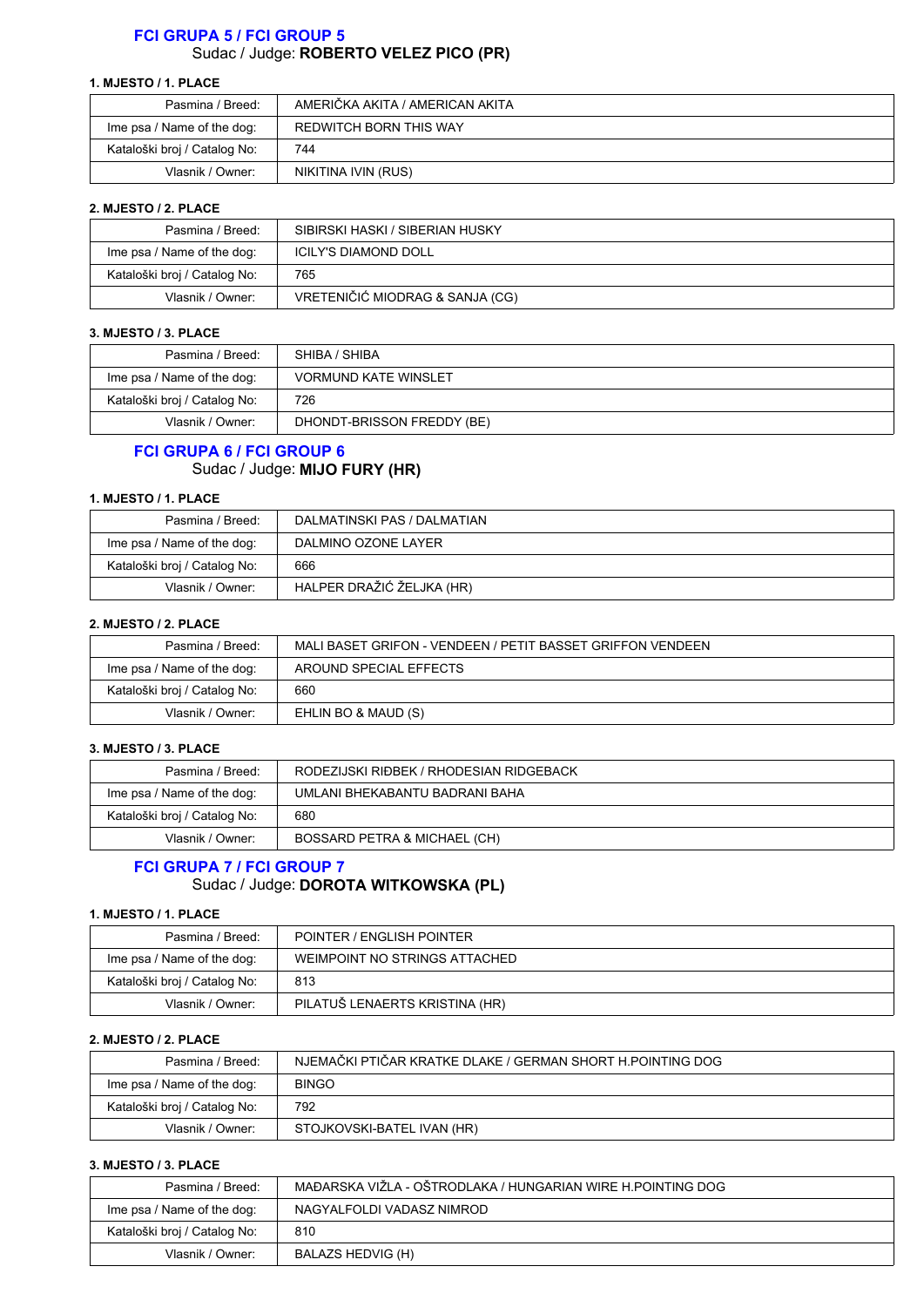# **FCI GRUPA 8 / FCI GROUP 8** Sudac / Judge: **NEBOJŠA STANOJLOVIĆ (SRB)**

#### **1. MJESTO / 1. PLACE**

| Pasmina / Breed:             | LABRADOR RETRIVER / LABRADOR RETRIEVER |
|------------------------------|----------------------------------------|
| Ime psa / Name of the dog:   | ANATOL AMEROK VOM WEITEN LAND          |
| Kataloški broj / Catalog No: | 840                                    |
| Vlasnik / Owner:             | BLAHA HELMUT (A)                       |

#### **2. MJESTO / 2. PLACE**

| Pasmina / Breed:             | ENGLESKI KOKER ŠPANIJEL / ENGLISH COCKER SPANIEL |
|------------------------------|--------------------------------------------------|
| Ime psa / Name of the dog:   | <b>BLACK LORD PERFECT MATCH</b>                  |
| Kataloški broj / Catalog No: | 913                                              |
| Vlasnik / Owner:             | HORVAT MAJA (HR)                                 |

#### **3. MJESTO / 3. PLACE**

| Pasmina / Breed:             | ENGLESKI ŠPRINGER ŠPANIJEL / ENGLISH SPRINGER SPANIEL |
|------------------------------|-------------------------------------------------------|
| Ime psa / Name of the dog:   | ADAMANT'S DEEL LIKE A MILLION                         |
| Kataloški broj / Catalog No: | 907                                                   |
| Vlasnik / Owner:             | SIMONIN LAURENT (F)                                   |

#### **FCI GRUPA 9 / FCI GROUP 9** Sudac / Judge: **HANS ERHARD GRÜTTNER (D)**

#### **1. MJESTO / 1. PLACE**

| Pasmina / Breed:             | PUDL VELIKI / STANDARD POODLE |
|------------------------------|-------------------------------|
| Ime psa / Name of the dog:   | ATASTAR LOVE UNLIMITED        |
| Kataloški broj / Catalog No: | 631                           |
| Vlasnik / Owner:             | LANGDON PHILIP&TASSINARI (UK) |

#### **2. MJESTO / 2. PLACE**

| Pasmina / Breed:             | LASA APSO / LHASA APSO           |
|------------------------------|----------------------------------|
| Ime psa / Name of the dog:   | SEXY AND I KNOW IT DELL'ALBERICO |
| Kataloški broj / Catalog No: | 70                               |
| Vlasnik / Owner:             | PAOLANTONI STEFANO (I)           |

#### **3. MJESTO / 3. PLACE**

| Pasmina / Breed:             | BOSTON TERIJER / BOSTON TERRIER |
|------------------------------|---------------------------------|
| Ime psa / Name of the dog:   | HIMALIA SILE DANDY'S ACE        |
| Kataloški broj / Catalog No: |                                 |
| Vlasnik / Owner:             | ZANOTTI FABRIZIO (I)            |

## **FCI GRUPA 10 / FCI GROUP 10** Sudac / Judge: **RAMUNE KAZLAUSKAITE (LT)**

#### **1. MJESTO / 1. PLACE**

| Pasmina / Breed:             | VIPET - MALI ENGLESKI HRT / WHIPPET |
|------------------------------|-------------------------------------|
| Ime psa / Name of the dog:   | ABSOLUTE MANN BETTY BOOP            |
| Kataloški broj / Catalog No: | 259                                 |
| Vlasnik / Owner:             | MANNI FABRIZIO (I)                  |

#### **2. MJESTO / 2. PLACE**

| Pasmina / Breed:             | MALI TALIJANSKI HRT / ITALIAN GREYHOUND |
|------------------------------|-----------------------------------------|
| Ime psa / Name of the dog:   | UNKAS BOHEMIA SKARA                     |
| Kataloški broj / Catalog No: | 342                                     |
| Vlasnik / Owner:             | JERABKOVA MARCELA (CZ)                  |

| Pasmina / Breed:             | <b>GREYHOUND / GREYHOUND</b> |
|------------------------------|------------------------------|
| Ime psa / Name of the dog:   | SOBERS ULYSSES               |
| Kataloški broj / Catalog No: | 343                          |
| Vlasnik / Owner:             | PURPURA NUNZIO (I)           |